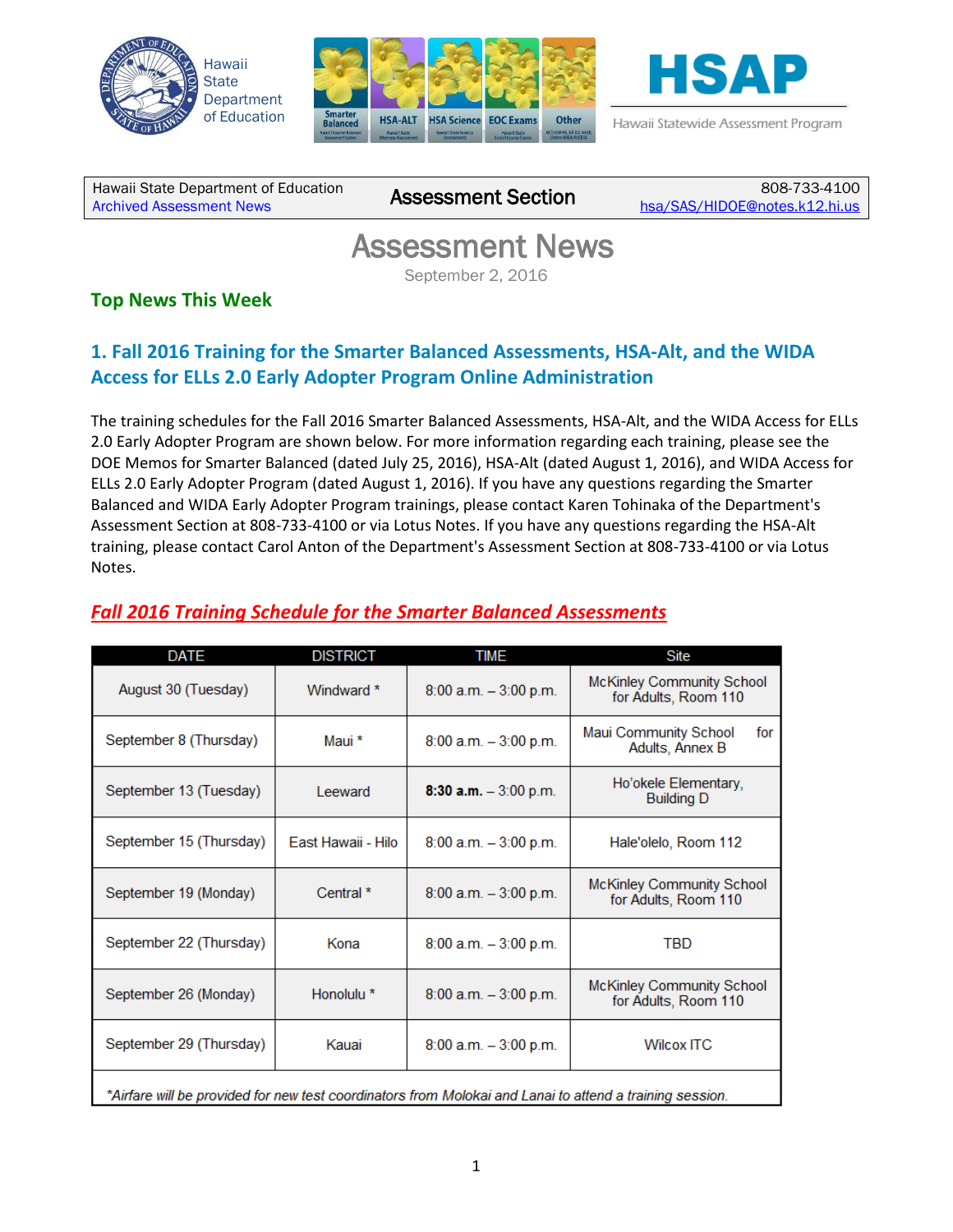## Assessment News

September 2, 2016

## *Fall 2016 Training Schedule for the HSA-Alt*

| <b>Session, Date and Time</b>                                                                   | <b>Island</b>   | Location                                                                                                  |  |
|-------------------------------------------------------------------------------------------------|-----------------|-----------------------------------------------------------------------------------------------------------|--|
| <b>HSA-Alt Online Administration</b><br>Tuesday, September 6, 2016<br>$8:00$ a.m. $-3:00$ p.m.  | Oahu            | <b>McKinley Community School for Adults</b><br>634 Pensacola Street, Room 110<br>Honolulu, HI 96814       |  |
| <b>HSA-Alt Online Administration</b><br>Friday, September 9, 2016<br>$8:00$ a.m. $-3:00$ p.m.   | Maui            | McKinley Community School for Adults - Maui<br>Campus<br>179 Ka'ahumanu Avenue<br>Kahului, HI 96732       |  |
| <b>HSA-Alt Online Administration</b><br>Monday, September 12, 2016<br>$8:00$ a.m. $-3:00$ p.m.  | Leeward<br>Oahu | Ho'okele Elementary School<br>Lawai'a PD Center (Building D)<br>511 Kunehi Street<br>Kapolei, HI 96707    |  |
| <b>HSA-Alt Online Administration</b><br>Friday, September 16, 2016<br>$8:00$ a.m. $-3:00$ p.m.  | East<br>Hawaii  | Hale'olelo at UH Hilo<br>College of Hawaiian Language, Room 101<br>200 W. Kawili Street<br>Hilo, HI 96720 |  |
| <b>HSA-Alt Online Administration</b><br>Tuesday, September 20, 2016<br>$8:00$ a.m. $-3:00$ p.m. | Oahu            | McKinley Community School for Adults<br>634 Pensacola Street, Room 110<br>Honolulu, HI 96814              |  |
| <b>HSA-Alt Online Administration</b><br>Friday, September 23, 2016<br>$8:00$ a.m. $-3:00$ p.m.  | West<br>Hawaii  | Kailua-Kona - TBD                                                                                         |  |
| <b>HSA-Alt Online Administration</b><br>Tuesday, September 27, 2016<br>$8:00$ a.m. $-3:00$ p.m. | Oahu            | McKinley Community School for Adults<br>634 Pensacola Street, Room 110<br>Honolulu, HI 96814              |  |
| <b>HSA-Alt Online Administration</b><br>Friday, September 30, 2016<br>$8:00$ a.m. $-3:00$ p.m.  | Kauai           | Kauai - TBD                                                                                               |  |

## *Fall 2016 Training Schedule for the WIDA Access for ELLs 2.0 Early Adopter Program Online Administration*

| <b>DATE</b>           | <b>DISTRICT</b> | <b>TIME</b>              | <b>SITE</b>                           |
|-----------------------|-----------------|--------------------------|---------------------------------------|
| Tuesday, September 6  | Windward        | $8:00$ a.m. $-3:00$ p.m. | OCISS Annex, Rm 226                   |
| Friday, September 9   | Maui*           | $8:00$ a.m. $-3:00$ p.m. | Maui MCSA                             |
| Monday, September 12  | Leeward         | $8:00$ a.m. $-3:00$ p.m. | Kapolei Middle School                 |
| Friday, September 16  | East Hawaii     | $8:00$ a.m. $-3:00$ p.m. | Hale-olelo, UH-Hilo                   |
| Tuesday, September 20 | Central         | $8:00$ a.m. $-3:00$ p.m. | OCISS Annex, 264A                     |
| Friday, September 23  | West Hawaii     | $8:00$ a.m. $-3:00$ p.m. | Palamanui Community College, Rm A-102 |
| Tuesday, September 27 | Honolulu        | $8:00$ a.m. $-3:00$ p.m. | OCISS Annex, Rm 226                   |
| Friday, September 30  | Kauai           | $8:00$ a.m. $-3:00$ p.m. | Wilcox ITC                            |

\* Airfare will be provided for one staff member per school on Molokai, Lanai, and from Hana High & Elementary to attend a training on Maui or Oahu.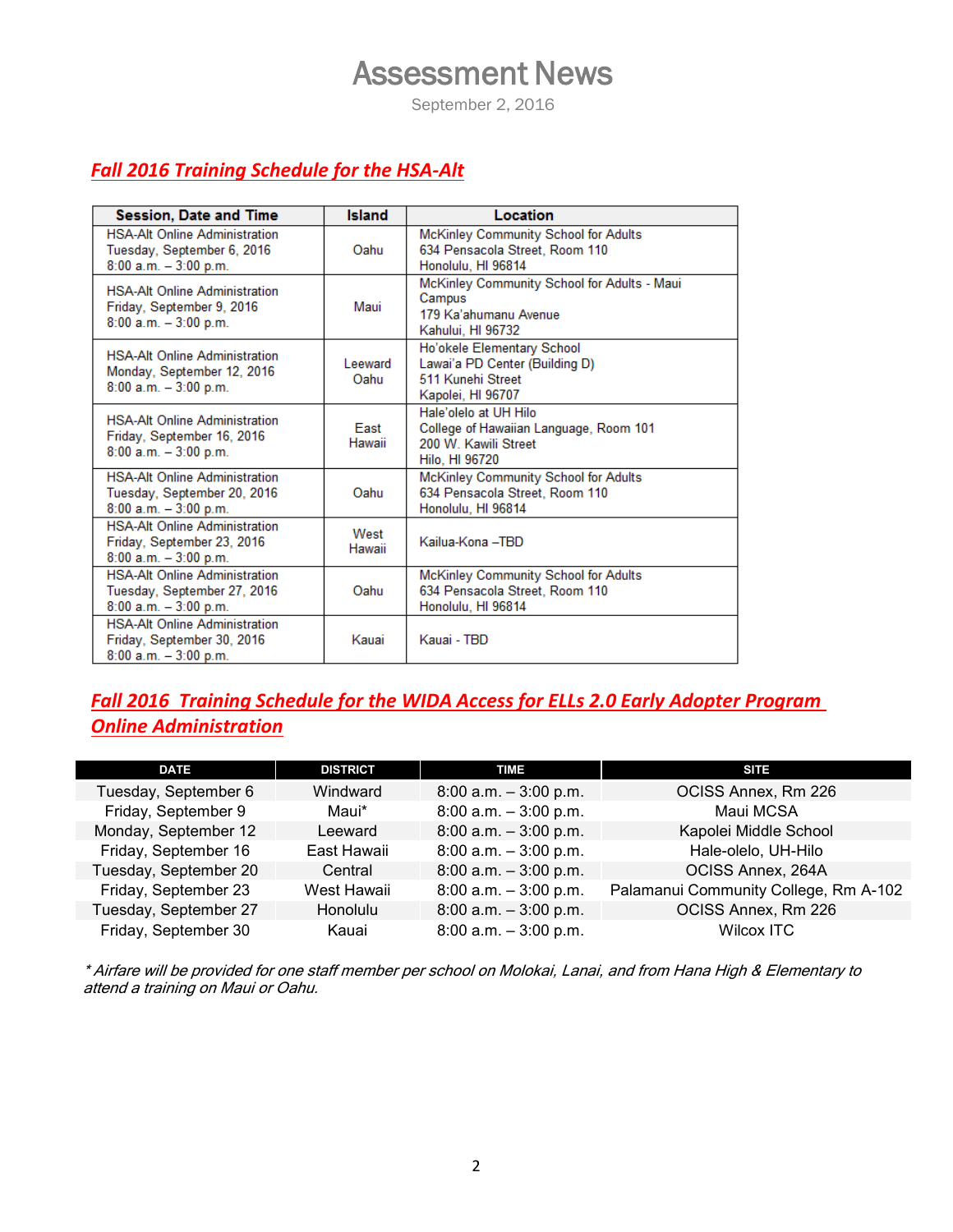## Assessment News

September 2, 2016

#### **2. The Smarter Balanced and HSA Science Parent Letters for SY 2016-2017**

Participation and non-participation letters that schools may send to parents along with the Parent Information Booklet about the grades 3-8 and 11 Smarter Balanced ELA/Literacy and Mathematics Assessments and the grades 4 and 8 Hawaii State Science Assessments are available in English and 14 translated languages*.* The parent letters can be found at the Resources page a[t http://alohahsap.org/SMARTERBALANCED/.](http://alohahsap.org/SMARTERBALANCED/) These parent letters are Word documents that can be customized by school level staff members. Suggested edits include a school's testing schedule, principal's signature, and school phone number. If a student is included in two populations, e.g., IDEA-eligible and Home/Hospital Instruction, a customized parent letter can be created by inserting the appropriate text from the parent letter for each of these two populations.

### **3. ACT Assessments**

### **The ACT Aspire (Grades 8, 9 and 10)**

#### *ACT Aspire Summative Reports*

The ACT Aspire Summative reports are available in the ACT Aspire Portal. To access your school's reports, sign into the portal at<https://www.actaspire.org/>using your email address and password for the 2015-2016 school year. If you don't have a password, please contact Kuaanaai Lewis of the Department's Assessment Section at 808-733-4100 or via Lotus Notes.

#### *Resources to Help Understand the ACT Aspire Summative Reports*

The ACT Aspire Team has provided an additional resource to help understand and interpret the ACT Aspire Summative Reports. Click on the [Interpretive Summative Guide](http://avocet.pearson.com/HawaiiACTAspire/Home#13676) that can be accessed via the ACT Aspire Hawaii Avocet site. You may also view webinars by clicking on the ACT Aspire [Landing Page.](http://actaspire.pearson.com/allresources.html) In addition to live webinars, pre-recorded trainings are available to watch at your convenience. These can be found on the ACT Aspire [Training Management Site \(TMS\)](https://actaspire.tms.pearson.com/Account/Login?ReturnUrl=%2f) which can be accessed by entering your email address. The ACT Aspire Team has also recorded two of their most popular reporting webinars. To view these webinars, click on the titles below which will open up the "Registration" page. After you enter your information on the "Registration" page and click "Submit," the recorded webinar will begin.

**[ACT Aspire Summative Reports: Meaningful Data by User Role Recorded Webinar 8/22/16](https://attendee.gototraining.com/r/5917563161403928321)**

**[ACT Aspire Summative Reports: Current Progress, Supplemental Scores, and Proficiency Summary](https://attendee.gototraining.com/r/244639514961660162)  [Recorded Webinar 8/22/16](https://attendee.gototraining.com/r/244639514961660162)**